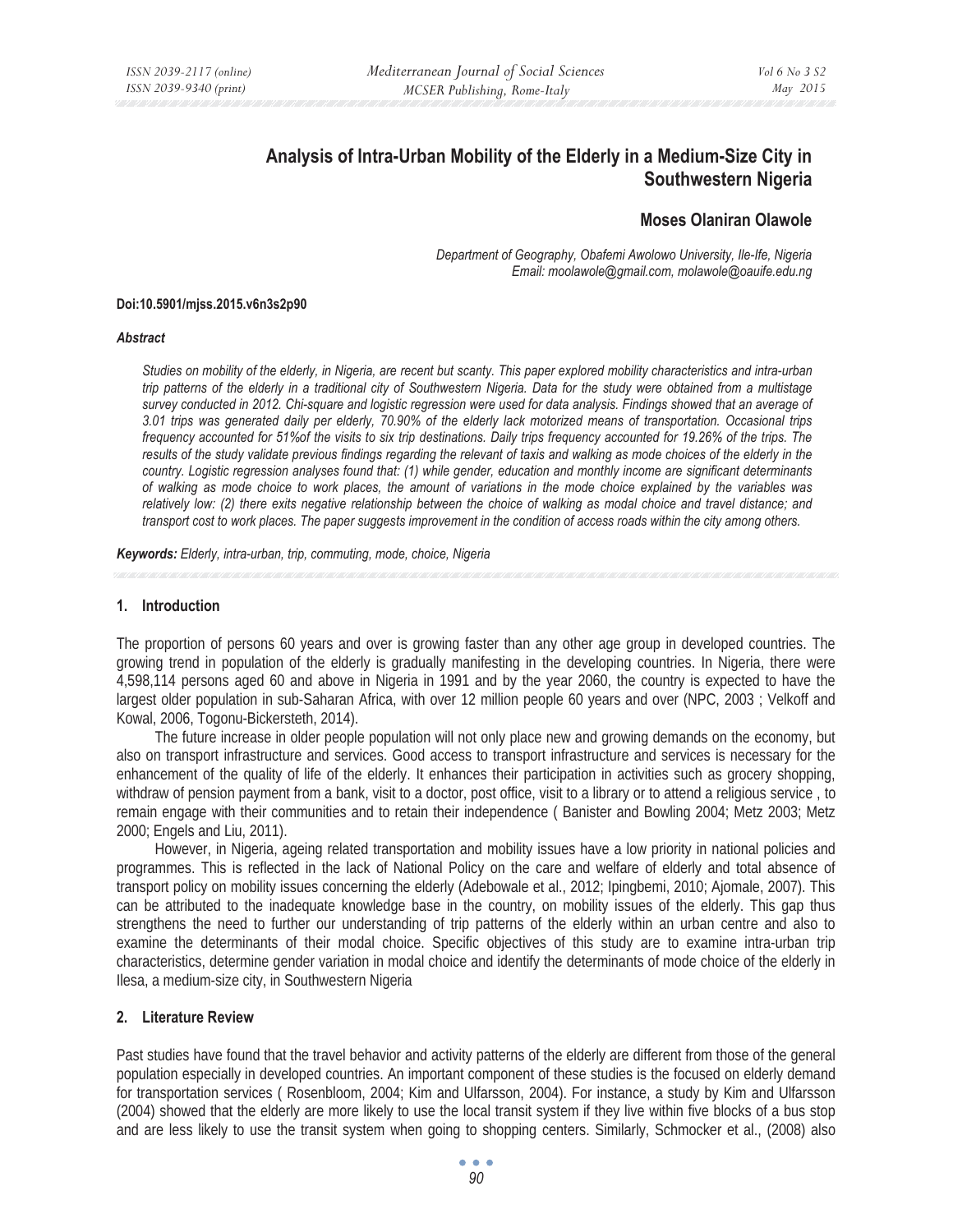| ISSN 2039-2117 (online) | Mediterranean Journal of Social Sciences | Vol 6 No 3 S2 |
|-------------------------|------------------------------------------|---------------|
| ISSN 2039-9340 (print)  | MCSER Publishing, Rome-Italy             | May 2015      |

found that taxis were mostly used by the elderly for homebound trips than for trips to shopping centers due to the need to carry purchases home.

Hjorthol et al., (2010) examined the activity and travel patterns of different groups of older people in Denmark, Norway and Sweden. Using data from the National Travel Surveys of the three countries across a period of 20 years, their study showed a significant period effect in car ownership and use among older people in Denmark, Norway and Sweden with a clear increase during the past 20 years.

A variety of studies have also examined mobility issues of the elderly such as trip distance, mode choice , trip frequency and trip chaining, using different modeling techniques ( Engels and Liu, 2013; Van den Berg et al., 2011; Schmöcker et al., 2008; Golob and Hensher, 2007; Páez et al., 2006; Stern , 1993). For example, Schmöcker et al., (2008) estimated a model for the total number of trips of elderly and disabled people, as well as different models for different trip purposes (working, shopping, business, and recreation). They found that increasing age and walking difficulties result in fewer trips. Household structures, ethnic background, income, access to a car and taxi or public transport car ownership were found to have an effect on trip-making frequency as well. High education and being married resulted in more trips.

Hu, et al., (2013), in a study of travel behaviour of the in Changchun, China compared travel pattern and difference between elderly people and other age groups in the aspects of travel mode share, trip purpose, average trip rates and daily trip frequency. They revealed that older people trip purposes include more of trips to shopping, entertainment and physical training, and visitation to friends/ doctors than work trips. Their study further shows that older men trip rates are higher than women by a small margin of 0.108 trips per day. In terms of trip frequency, the study revealed that older men have a higher trip frequency in work, entertainment and physical training trips than women, while, older women have a higher trip frequency in shopping than men. In addition, the study confirmed that walking and public transport are the dominant mode shares of elderly and that the choice of personal car as mode choice is very low due to the low level of ownership of private car among older men and women in Changchun and in China as a whole.

Porter et al., (2013) examined transport and mobility constraints and impact on health and livelihood of older people in 10 settlements in Kibaha district, Tanzania, using qualitative and quantitative data. The study revealed that transport, health, livelihood and well-being are interconnected. Transport was observed to constitute major hurdle for many older people particularly for their daily access to domestic water and fuel sources and in accessing health care services.

In recent time, a number of studies have attempted to examine mobility of the elderly in Nigeria. For instance, Ipingbemi (2010), using data from a survey of 264 elderly, examined travel characteristics and mobility crisis of the elderly in Ibadan Metropolis. The study showed that work and health related trips accounted for 31.8%and 27.1%of the journey purpose, while the use of bus and walking respectively accounted for 30%and 29.6%of the modal split. The study identified vehicle design, long access and waiting time as well as poor facilities at the terminals as constraints to the effective mobility of the elderly. Olawole and Aloba (2014) examined commuting patterns, quality of transport services and the satisfaction level of elderly with transport services in Osogbo Southwestern Nigeria. Their study revealed among others a high level of dissatisfaction with transport services among the sampled elderly.

The two studies: Ipingbemi (2010) and Olawole and Aloba (2014) have helped to break new ground in understanding elderly mobility. However, from research and policy advocacy stand point, the studies are experimental in nature and therefore, insufficient to make much impact on the formulation of national transport policy for the elderly in the country or to support any contentions about the possible transportation impacts of ageing population.

#### **3. Study Area**

The study was conducted in Ilesa, one the main towns in Osun State, Nigeria. Ilesa is located between latitude 7034'  $30''$ N and latitude  $7^0$  41'00"N and between longitude  $4^042'00''$  and longitude  $4^048'00''$ E. The study area consists of Ilesa West and Ilesa East Local Government Areas (LGAs) and it share boundaries with Obokun LGA in the North, Oriade LGA in the west. Atakunmosa East and West LGAs share the southern boundary, while Atakunmosa West LGA shares the eastern boundary of the study area (Figure 1).

Transport services in Ilesa are provided by individuals. There are no state owned intra-city transport services. Taxis and motorcycles are the major transport services provided by commercial operators, while mini-buses services are available in few areas of the town (see Adetunji, 2013).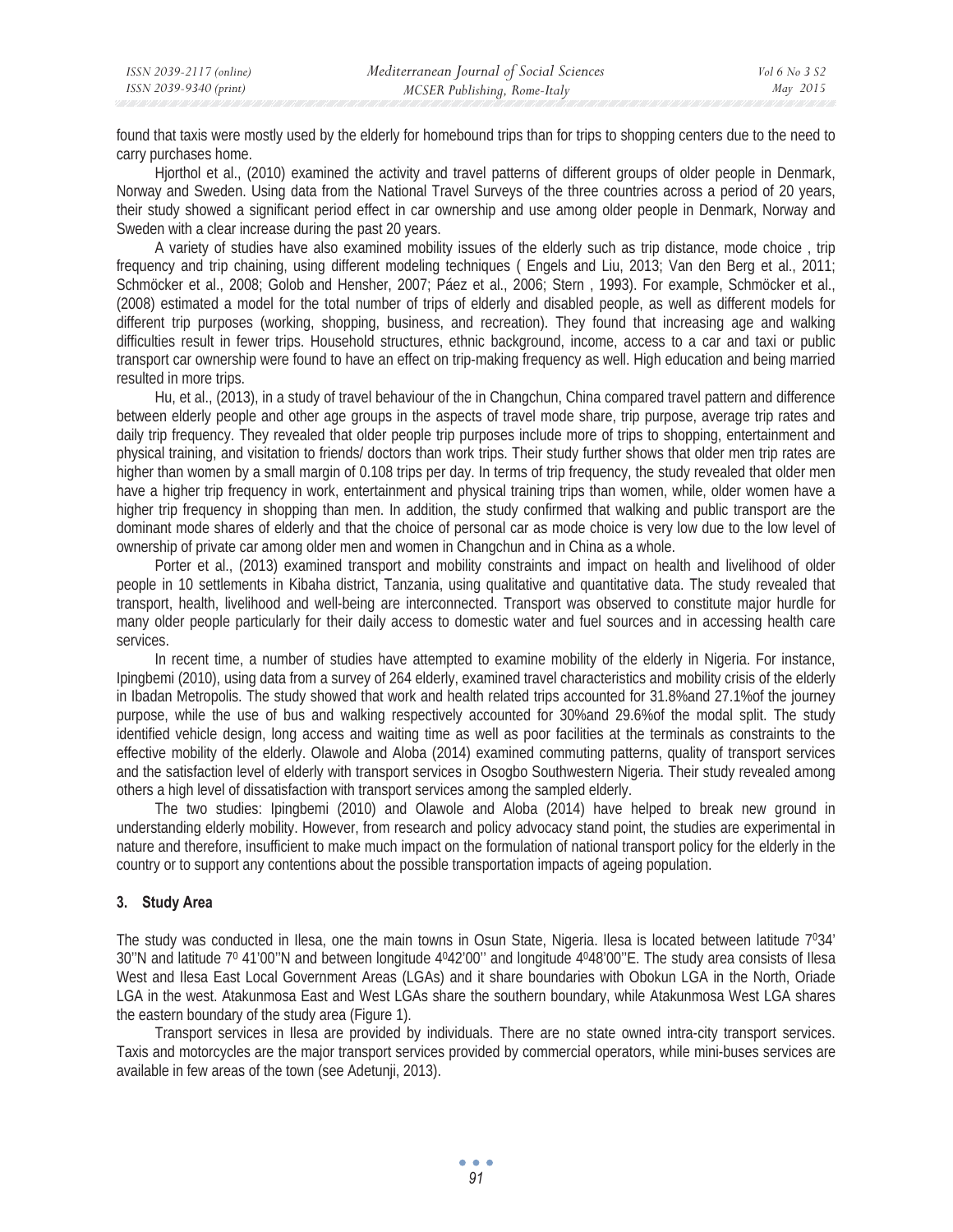

**Figure 1.** Osun state and Ilesa

### **4. Material and Methods**

Data for the study were obtained from a travel survey conducted in Ilesa, Southwestern Nigeria in 2012. Data were collected through the administration of questionnaires and field observations. Multistage sampling procedure was used to select elderly for questionnaire administration. For the study to be truly representative of the city and for the purpose of objective data collection and analysis, the city was divided into eleven districts or Traffic Analysis Zones (TAZ): Owa's palace, Ilaje, Imo, Okesa, Irojo, Bolorunduro, Ayeso, General Hospital, George Burton, Oke Ooye and Isokun zones (See Adetunji, 2013, Olawole and Aloba, 2014). Within each zone, 10% of the streets were randomly selected from a compiled list. Selection of houses was by simple random sampling technique. However, the selection was made in such a way that all the houses with elderly living in them were represented. An elderly was selected for questionnaire administration, from the houses in each of the zone using lottery method. In total 396 elderly were interviewed. Overall, 378 (95.45%) questionnaires were completed accurately and were used in the analysis (Table 1). Interviews were conducted, face to face, with the sampled elderly by the researcher and trained research assistants.

Chi-square tests were used to determine whether walking as mode choice was significant by gender and by age groups. Logistic regression, a multivariate regression technique, was also used to analyse factors associated with walking as modal choice of the elderly. The objective for applying the model was to determine the most significant factors accounting for respondents' choice of walk as main mode of travel.

The Logistic regression model is a generalisation of the binary logit model and is often used to estimate the relationship between binary or ordinal responses and a set of numerical and categorical explanatory variables. In the analysis, walking as mode choice is the dependent variable and was coded (1), other modes were group together and assigned the value (0). The independent variables included in the model consist of socio-economic attributes of the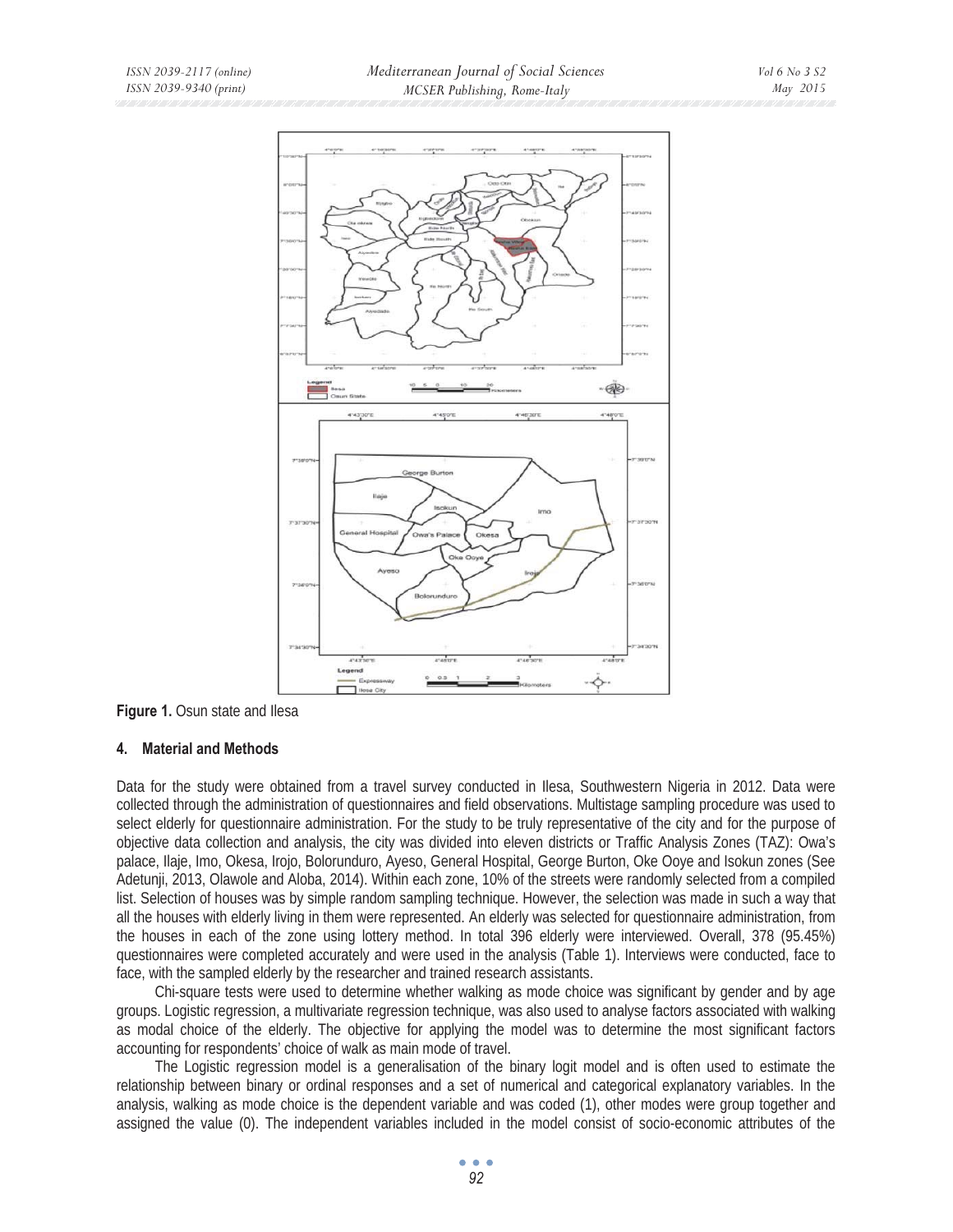| ISSN 2039-2117 (online) | Mediterranean Journal of Social Sciences | Vol 6 No 3 S2 |
|-------------------------|------------------------------------------|---------------|
| ISSN 2039-9340 (print)  | MCSER Publishing, Rome-Italy             | May 2015      |

respondents (gender, age, marital status education, income) and trip attributes (ownership of transport means, trip frequency, travel distance, travel time and travel cost).

This study employed statistical software, SPSS, to estimate logistic regression models. The basic formula for logistic regression equation is:

$$
logit [p(x)] = log \left[ \frac{p(x)}{1 - p(x)} \right] = a + b_1 x_1 + b_2 x_2 + b_3 x_3 \dots
$$
 (1)

Simple rearrangements of the above formula give the expression for the calculation of p as shown below:

$$
p = \frac{exp^{(a+b_1x_1+b_2x_2+b_3x_3...)} + exp^{(a+b_1x_1+b_2x_2+b_3x_3...)} \t{1 + exp^{(a+b_1x_1+b_2x_2+b_3x_3...)}}
$$
 (2)

Where:

 $p =$  the probability that a case is in a particular category,

*exp* = the base of natural logarithms (approx 2.72),

*a* = the constant of the equation and,

 $b =$  the coefficient of the predictor variables.

To test the strength and reliability of the models, both the Hosmer and Lemeshow test and Nagelkerke R square values are reported. The Hosmer and Lemeshow test examines whether the model for the predicted probabilities is a good match; in this test a large *p*-value (p*>*0.05) is required (Lemeshow and Hosmer 1982, Larsen, et al, 2012). The Nagelkerke R-square value attempts to explain the proportion of variance explained by logistic regression (Nagelkerke, 1991).

|  | Table 1: Distribution of samples based on Traffic Analysis Zones |  |  |  |  |
|--|------------------------------------------------------------------|--|--|--|--|
|--|------------------------------------------------------------------|--|--|--|--|

| Traffic Analysis Zone | Sample |
|-----------------------|--------|
| Owa's Palace          | 38     |
| llaje                 | 43     |
| lmo                   | 35     |
| Okesa                 | 37     |
| Irojo                 | 33     |
| <b>Bolorunduro</b>    | 30     |
| Ayeso                 | 22     |
| General Hospital Area | 44     |
| George Botton/Ibala   | 20     |
| Oke Ooye              | 48     |
| Isokun                | 28     |
| Total                 | 378    |

### **5. Results**

The results of this study are presented under the following subheading: sample characteristics, trip pattern/characteristics and Logistic Regression Model

#### *5.1 Sample Characteristics*

The socio-economic characteristics of respondents are presented in Table 2. The table shows that the sample consisted of 62.40% male and 37.60% female. About 23.3% of the respondents are within the age range 60 to 64 years. Respondents in the age range 65 to 69 years were 28% and 22.0% were between the ages of 70 and 74 years. Elderly respondents aged 75 years and above accounted for 26.7 percent. The majority (73.28%) of respondents were married as shown in Table 2. The proportion of the respondents that are widowed is 24.34 percent, few (1.32%) of the respondents were not married, while 1.06% were divorced. Educational information of the respondents showed that 29.9% had no formal education, 34.2%were educated up to tertiary levels, while those with primary and secondary education are 19% and 16.9% respectively. Majority (59.0%) of the elderly were not employed. Majority (70.90%) of the sampled elderly had no access to personal means of transport, while 29.10% of the respondents had personal transport means (Figure 2).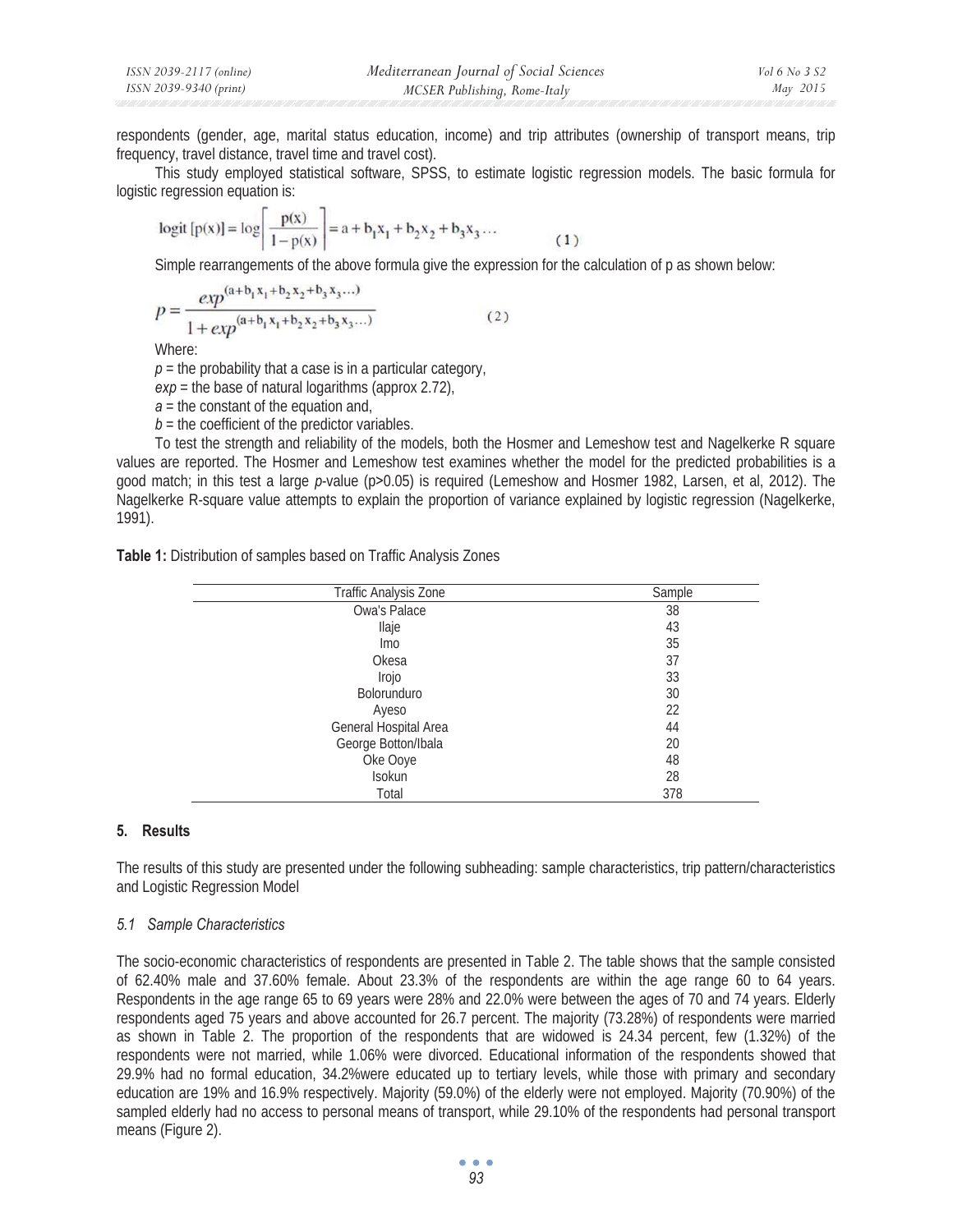## *5.2 Trip Patterns*

This section details the trip patterns of the respondents with emphasis on trip rates to six trip purposes namely: work, hospitals, social (relative and friends), markets, religious centres and bank. Trip characteristics examined under the different trip purposes include: trip frequency, trip distance and mode choices (see Nutley, 2005).

## *5.2.1 Trip Generation*

The respondents made 1137 trips to six trip purposes within a period of 24 hours. On the average, an elderly made about 3.01 trips per day. Figure 3 shows that in terms of trip purposes, 21.99% of all trips were social based. Social trips in this study include visiting people, community activities, recreational and all entertainment trips. About 21.37% of the total trips were hospitals trips. Trips made to banks and worship centres were 15.22% and 14.95% respectively. In addition, 13.54% of total trips were work based trips, while the least trip (12.93%) was made to markets.

### **Table 2:** Sample characteristics by Gender

| Variable                      | Categories                 |                   | Gender               |
|-------------------------------|----------------------------|-------------------|----------------------|
|                               |                            | Male in % (n=236) | Female in % (n= 142) |
| <b>Marital Status</b>         | Single                     | $\Omega$          | 3.52                 |
|                               | Married                    | 96.61             | 34.51                |
|                               | Widowed                    | 2.97              | 59.86                |
|                               | <b>Divorced</b>            | 0.42              | 2.11                 |
| Age Group                     | 60 to 64 Years             | 29.66             | 12.68                |
|                               | 65 to 69 Years             | 19.92             | 41.55                |
|                               | 70 to 74 Years             | 22.46             | 21.13                |
|                               | Above 75 Years             | 27.97             | 24.65                |
| <b>Educational Background</b> | Informal                   | 20.34             | 45.77                |
|                               | Primary                    | 13.14             | 28.87                |
|                               | Secondary                  | 18.64             | 14.08                |
|                               | University                 | 29.24             | 11.27                |
|                               | NCE/Polytechnic Education  | 18.64             | $\theta$             |
| <b>Employment Status</b>      | Not Employed               | 70.76             | 39.44                |
|                               | Employed                   | 29.24             | 60.56                |
| Occupation                    | Not Applicable             | 70.76             | 39.44                |
|                               | Farming                    | 13.98             | 5.63                 |
|                               | Trading                    | 9.75              | 46.48                |
|                               | Retired/Pension            | 5.51              | 8.45                 |
| Monthly Income Range          | None                       | 70.76             | 39.44                |
|                               | Below = $N = 10,000$       | 19.92             | 39.44                |
|                               | $=N=10.001$ to $=N=20.000$ | 7.2               | 10.56                |
|                               | $=N=20,001$ to $=N=30,000$ | 2.12              | 9.15                 |
|                               | $=N=30,001$ to $=N=40,000$ | $\theta$          | 0.7                  |
|                               | Above $=N=50,000$          | $\Omega$          | 0.7                  |
| Income Level                  | <b>None</b>                | 70.76             | 39.44                |
|                               | Low Income                 | 27.12             | 50                   |
|                               | Medium Income              | 2.12              | 9.86                 |
|                               | High Income                | $\theta$          | 0.7                  |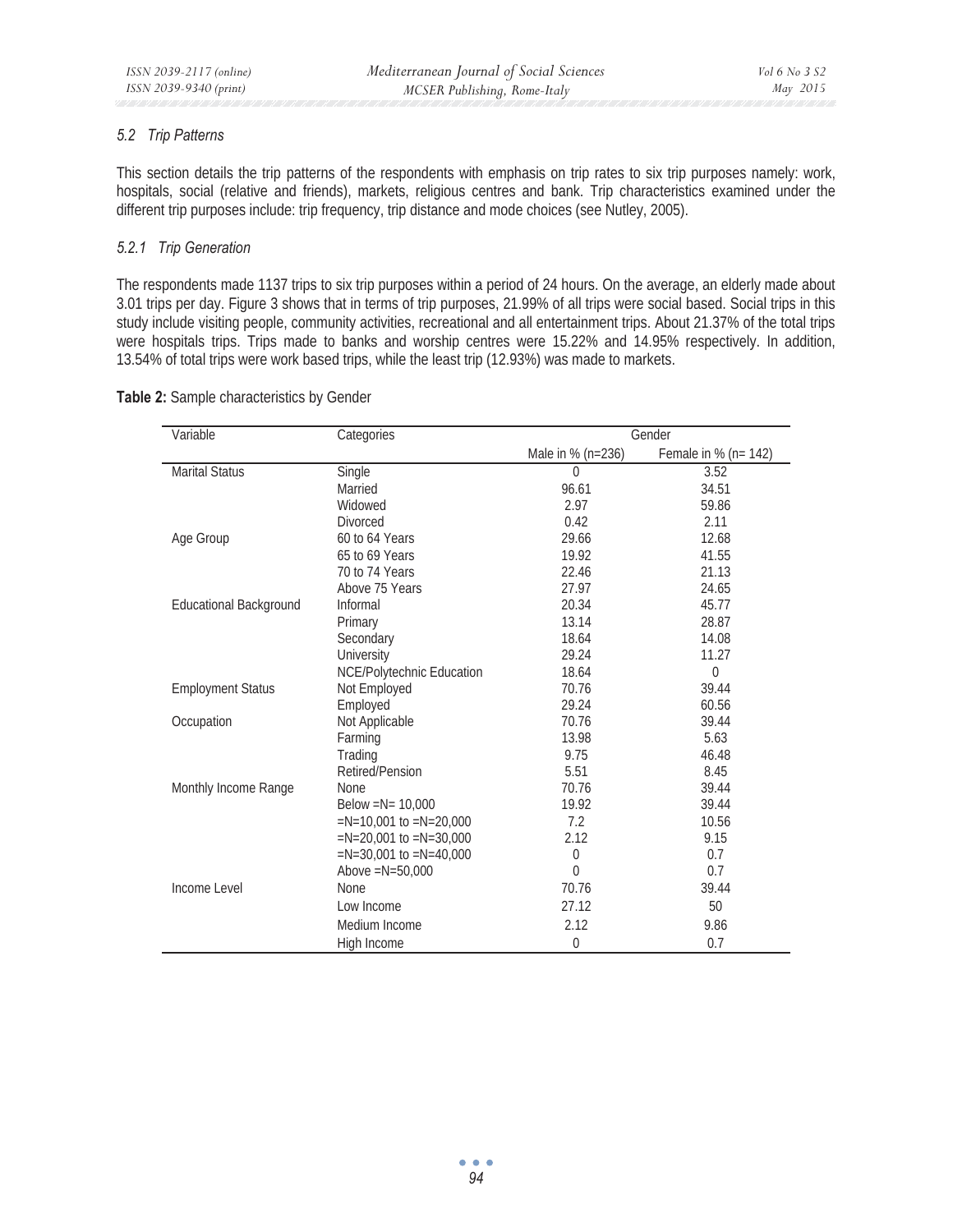

**Figure 2:** Ownership of means of transport



**Figure 3:** Trip purpose

## *5.2.2 Trip Patterns*

Figures 4a to 4f show origin and destination patterns of trips to six trips purposes. Owa's Palace zone, constituted the most important origin and destination zone in the study area. Most of the trips including work (13.64%), social (12.80%), religious (12.94 %) and market (12.24%) trips originated from the zone. Similarly, the zone attracted substantial parts of trips from other zones . This is not strange, as Owa's palace zone is the most central zone in the town. It is also the central business district (CBD) of Ilesa and also serves as the commercial midpoint of Ijesaland.

Other important work trip destination zones as shown in Figure 4a are Bolorunduro (17.53%) and Oke Ooye (10.39%). Ayeso (51.44%) and General hospital zone (22.22%) served as the most important destination for health trips (Figure 4b). Health trip patterns conform with the distribution of health facilities in the city. There are only two major hospitals owned by the Federal and State government in the study area: Wesley Guild's Hospital, a branch of Obafemi Awolowo University Teaching Hospital, Ile-Ife located in Ayeso zone and the Osun State General Hospital located in General hospital zone. In addition, there are sixteen private hospitals and twenty-two primary health centres (PHCs) in the city (Sanni, 2010). The percentage of hospital trips attracted by other zones (Figure 4b) are Ilaje (4.94%), Imo (4.94%), Oke Oye (3.70%), Owa's Palace (2.88%), George Botton / Ibala (2.47%), Irojo (2.47%), Okesa (1.65%) and Isokun (1.23%).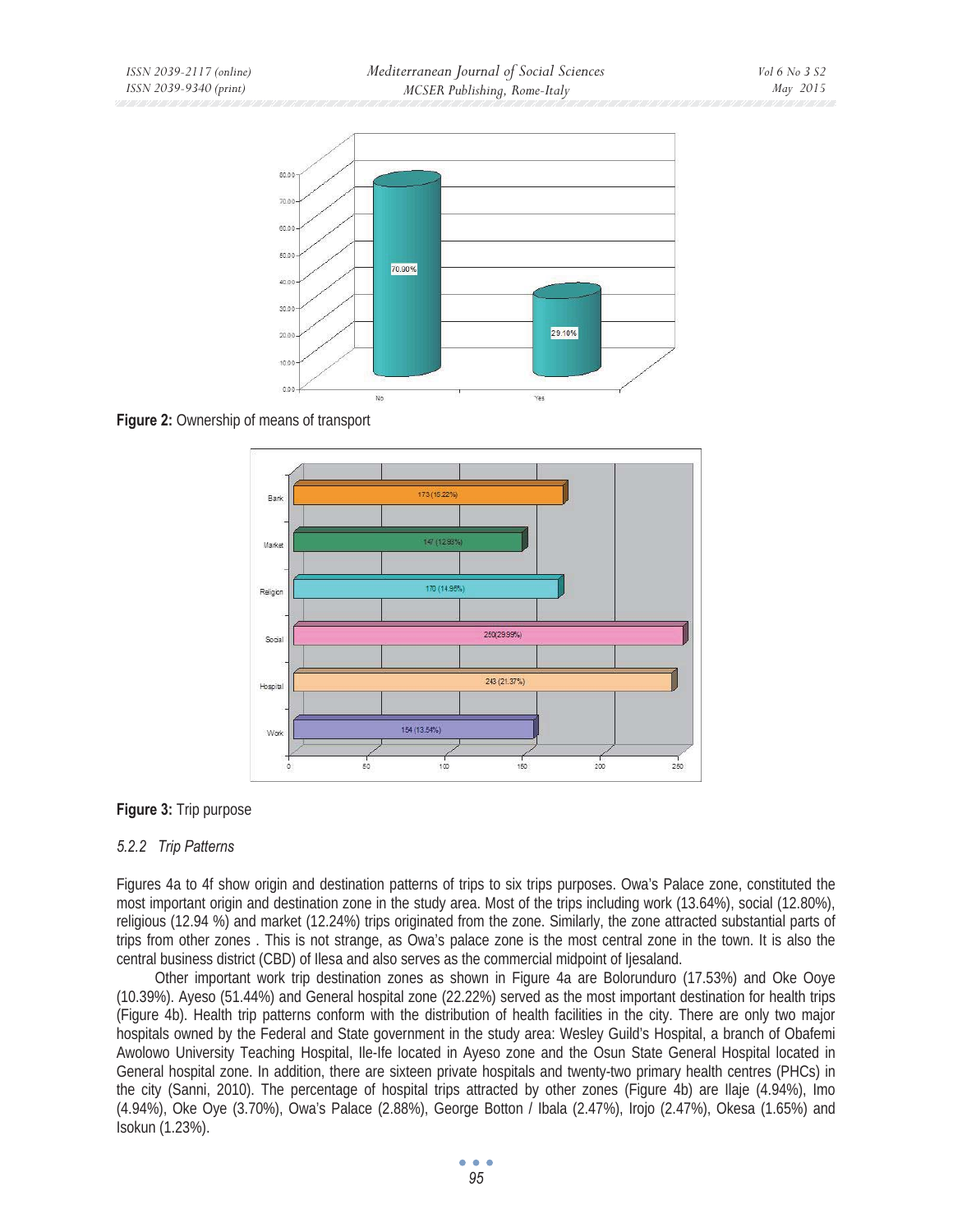| ISSN 2039-2117 (online) | Mediterranean Journal of Social Sciences | Vol 6 No 3 S2 |
|-------------------------|------------------------------------------|---------------|
| ISSN 2039-9340 (print)  | MCSER Publishing, Rome-Italy             | May 2015      |

Social trips to relative, friend, recreation and entertainment locations collectively accounted for 29.99% of the total trips. Spatial distribution of social trips (Figure 4c) shows the distribution of social trips generated by the zones: Owa's Palace (12.80%); Ilaje (13.60%) ; Imo (8.40 percent); Okesa (10.40%); Irojo (10.40%); Bolorunduro (5.20%); General Hospital Area (10.80%); George Botton/Ibala (2.80%); Oke Ooye (15.60 %) and Isokun (10.00%). On the other hand, all zones served as destination zones for social trips (Figure 4c).

Figure 4d shows the distribution of religious trips among the eleven zones in Ilesa. The proportions of trips generated and attracted by the zones are well distributed. In terms of trip generation, General Hospital zone generated 15.88%, while 12.94%of the trips came from Owa's Palace and Imo zones respectively (Figure 4d). The percentage of religious trips generated by other zones are Ilaje (8.24 %), Okesa (5.88 %), Irojo (5.88%), Bolorunduro (2.94 %), Oke Oye (3.70 %), Ayeso (10%), George Botton / Ibala (4.71%), Oke Ooye (11.76%) and Isokun (8.82%). In terms of trip destinations, Owa's Palace zone attracted most (65.88%) of religious trips, while religious trip to other zones are relatively small.

Market trips in Ilesa consisted of trips to market places and shopping complex/supermarkets. Field observation revealed that there were nine daily / periodic markets in the city. These markets are located in seven of the zones: Owa's Palace, Ilaje, Imo, Okesa, Irojo, Ayeso and Isokun zones. In addition, all zones in the study area have varying numbers of supermarkets and shops located along major roads within the city. Owa's palace zone received the highest (87.07%) volume of market trips. This is expected, Owa's palace zone has the largest and oldest traditional market called Atakunmosa market in Ilesa, while Irojo zone, the location of Sabo markets, a popular market for the sales of farm produce such as plantain, yam, rice vegetable and kolanuts, attracted 6.80 of market trips. The proportions of market trips generated by each of the zones are shown in Figure 4e.

Banking is a high order function occurring only in important central places where modern commercial transaction has been developed and where opportunities exist for employment (Abiodun, 1971). In the study area, only three zones: Owa's palace , Okesa, and Isokun zones possess this services and their dominance within Ilesa is overwhelming (Figure 4f). Based on spatial distribution of banks in Ilesa town, trips to banks by the elderly are directed to the three zones. For instance, Owas' palace zones attracted the highest (71%) bank trips from all the zones. Okesa zone attracted to its sphere of influence 20.23%of bank trips from nine zones. Similarly, Isokun attracted 8.67%of trips to banks from seven zones. In terms of bank trips generation: Ilaje (16.18%), Imo (15.61%), Oke Ooye (15.03%) and Irojo (10.98%) zones generated the highest trips respectively.

### *5.2.3 Trip Frequencies*

Trip frequencies to all trip purposes are shown in Table 3. Occasional trips accounted for more than 51% of total trip frequency. Hospital (96.71%) and bank (73.99%) trips had the largest share of occasional trips. Daily trips accounted for 19.26% of the total trips. However variations exist in trip frequencies within each of the trip purposes, 86.36% of work trips and 37.06% of religious trip were made on daily basis (Table 3). The least trip frequencies (8.71%) and (4.75%) were made on a fortnightly and weekly basis respectively.

|                             |       |          |        | Trip Purposes (in percent) |        |             |                    |
|-----------------------------|-------|----------|--------|----------------------------|--------|-------------|--------------------|
| <b>Trip Characteristics</b> | Work  | Hospital | Social | Religion                   | Market | <b>Bank</b> | Total (in percent) |
| Daily                       | 86.36 |          | 5.2    | 37.06                      | 6.8    |             | 19.26              |
| Three Times Per Week        | 1.95  | 2.06     | 8.8    | 1.76                       | 14.29  |             | 4.75               |
| Weekly                      | 6.49  | 0.82     | 7.2    | 25.29                      | 17.69  |             | 8.71               |
| Fortnightly                 | 5.19  | 0.41     | 36     | 6.47                       | 13.61  | 26.01       | 15.39              |
| Occasionallv                |       | 96.71    | 42.8   | 29.41                      | 47.62  | 73.99       | 51.89              |

**Table 3: Percentage trip frequency**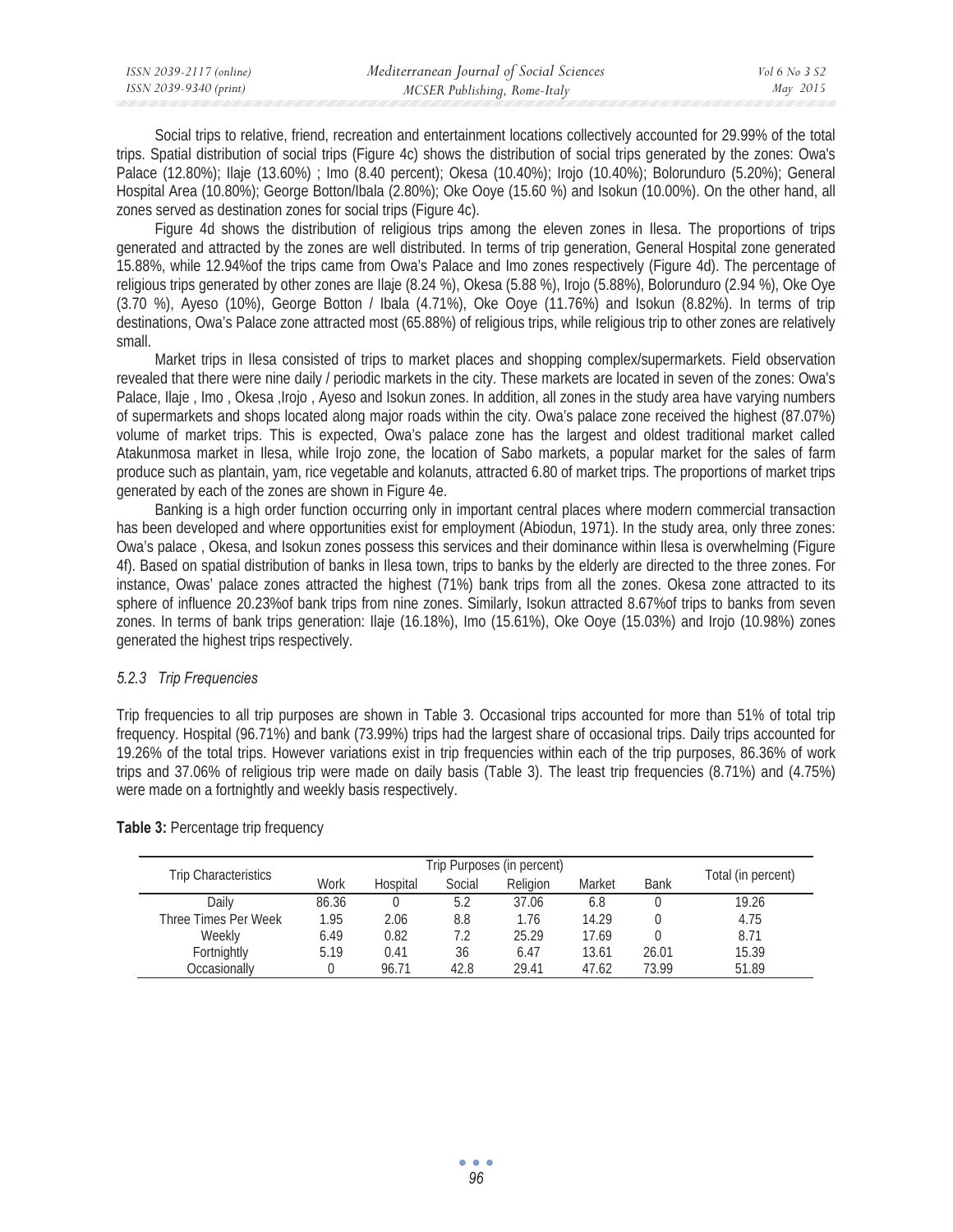

## *5.2.4 Trip Distances*

Traveled distance varies by trip purposes. About 25.59% of total trips were associated with travel distance of 1km and below, while 13.81% of the elderly traveled a distance of 1km to 2km. About 30.26% of total trips were associated with travel distance of 3km to 4km. Those who traveled a distance of 2km to 3km were 18.21% and about of 30.26 of the aggregate trips is associated with the travel distance of 3km to 4km. Few elderly (12.14 %) were associated with distance of 4km and above (Table 4).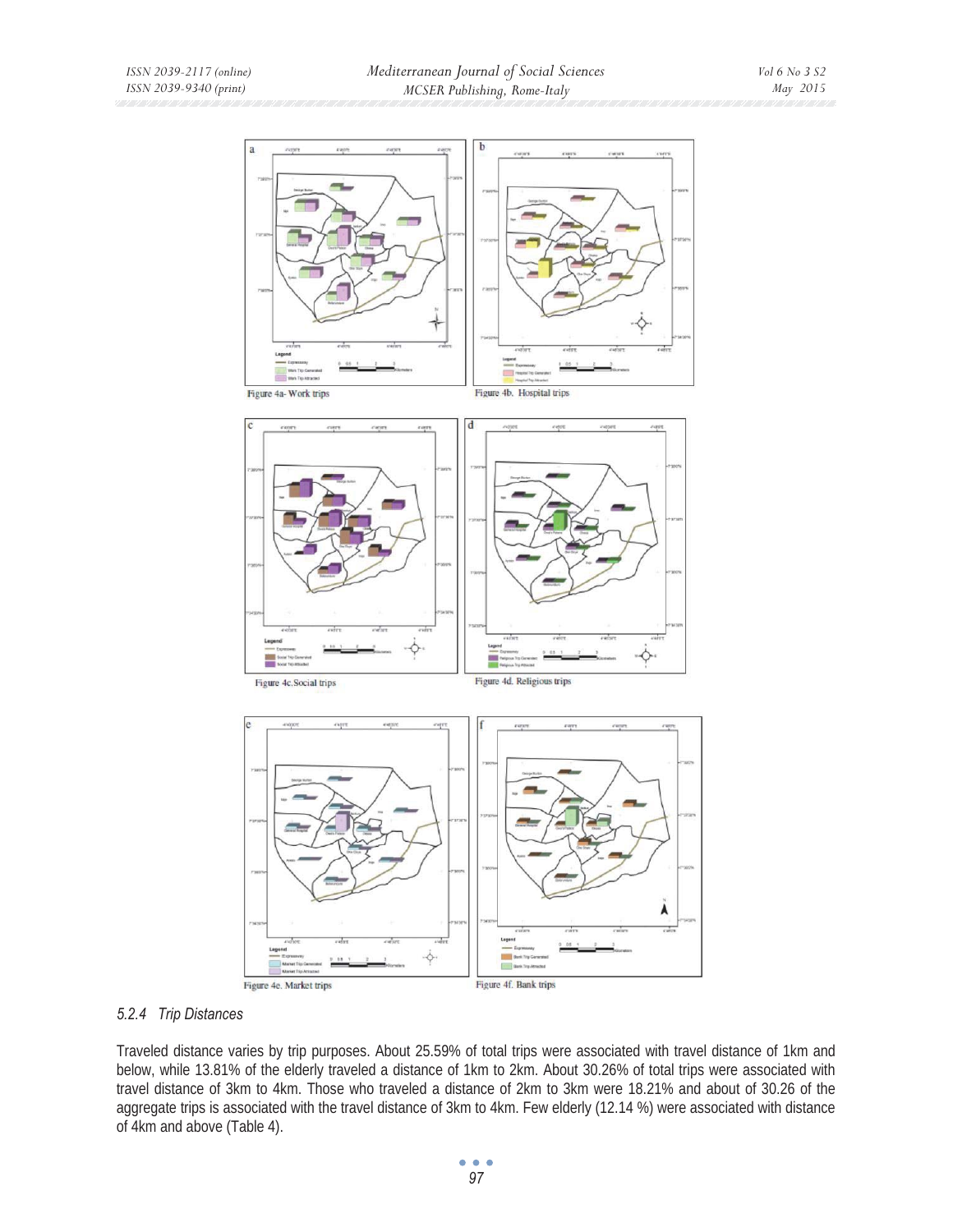However, within each of the six trip purposes, wide ranges of travel distances exist. For example, only work trip recorded as high as 25.32% elderly that were associated with travel distance above 4km (Table 4). Trip purpose with high proportion of elderly who traveled between 3km to 4km are religious (52.35%), market (43.54%) and bank (36.99%). Similarly, in the category of travel distance of 1km and below, work trips (25.32%), hospital (32.1%) and social (39.6%) trips had the highest proportion of elderly that travelled distance of 1km and below to their trip destinations (Table 5). This is to be expected from trips to work and hospitals, since most of the elderly have their work place located within or short distance away from their residence, while health facilities of different categories are spatially distributed among the zones in the study area.

#### **Table 4:** Travel distance for all trip purposes

| Trip Characteristics |       | Trip Purposes (in percent) |        |          |        |             |                    |
|----------------------|-------|----------------------------|--------|----------|--------|-------------|--------------------|
|                      | Work  | Hospital                   | Social | Religion | Market | <b>Bank</b> | Total (in percent) |
| Below 1KM            | 25.32 | 32.1                       | 39.6   | 19.41    | 7.48   | 17.92       | 25.59              |
| 1KM To 2KM           | 22.73 | 9.88                       | 16.4   | 6.47     | 13.61  | 15.03       | 13.81              |
| 2KM To 3KM           | 11.04 | 21.81                      | 15.6   | 10.59    | 27.21  | 23.12       | 18.21              |
| 3KM To 4KM           | 15.58 | 28.4                       | 13.6   | 52.35    | 43.54  | 36.99       | 30.26              |
| Above 4KM            | 25.32 | .82                        | 14.8   | 11.18    | 8.16   | 6.94        | 12.14              |

## *5.2.5 Trip Mode*

Taxis dominated other modes of transport for the elderly in the city. Taxis accounted for 31.49% of mode choice to all trips. The second most used mode is walking. As would be expected, walking accounted for about (28.68%) of mode choice of the elderly (Table 5). Commercial motorcycle as a mode of transport to all trips was used by 19.61% of the sampled elderly, while 14.25% and 5.98% used personal means of transport and minibuses as mode choice for their trips. The use of minibuses as mode choice by the elderly in Ilesa is relatively low. This may be attributed to it design which makes embarking and disembarking uncomfortable for the elderly. In addition, the fact that minibuses services are available along few routes, namely from round about at Owa Palace zone's to Osun State College of Education and along brewery road make it unpopular among the elderly who resided in areas not served by minibuses.

Different variations exist in mode choice of the elderly by trip purpose (Figure 5). About 39.61% and 46.4% of work and social trips took place by walking, while 6.49% and 10.8% of the same trip purposes were made with personal means of transport. Figure 5 also shows the proportions of elderly that traveled by the mode in each of the six trip purposes. Motorcycles appear to be an important mode choice of the elderly. It accounted for 19.48% of work trips, hospital (13.99%), social (15.6 5%), religious (22.35%) market (17.69%) and 32.37% of trips to bank.

Chi square test of association indicated that walking as mode to work place and gender of the elderly are statistically significant  $x^2$  (1, N = 154) = 5.900, p < 0.05. Similarly, walking to social activity points and gender of the elderly are statistically significant,  $\chi$ 2 (1, N = 250) = 5.315, p < 0.05, but not statistically significant with age groups,  $\chi$ 2 (3,  $N = 250$ ) = 5.168, p > 0.05. However, walking to hospital and gender of the elderly are not statistically significant  $\chi$ 2 (1, N  $= 243$ ) = 2.049, p > 0.05, but statistically significant with age groups,  $\chi$ 2 (3, N = 243) = 7.967, p < 0.05

|  | Table 5. Percentage travel mode for all trip purposes |
|--|-------------------------------------------------------|
|--|-------------------------------------------------------|

| <b>Trip Characteristics</b> |       |          |        | Trip Purpose (in percent) |        |             |                    |
|-----------------------------|-------|----------|--------|---------------------------|--------|-------------|--------------------|
|                             | Work  | Hospital | Social | Religion                  | Market | <b>Bank</b> | Total (in percent) |
| Foot                        | 39.61 | 29.22    | 46.4   | 16.47                     | 21.09  | 10.98       | 28.67              |
| Motorcycle                  | 19.48 | 13.99    | 15.6   | 22.35                     | 17.69  | 32.37       | 19.61              |
| Taxis                       | 20.78 | 39.51    | 18.4   | 41.18                     | 47.62  | 25.43       | 31.49              |
| Mini Bus                    | 13.64 | 1.23     | 8.8    | 0.59                      | 13.61  | 0.58        | 5.98               |
| Personal Car                | 6.49  | 16.05    | 10.8   | 19.41                     |        | 30.64       | 14.25              |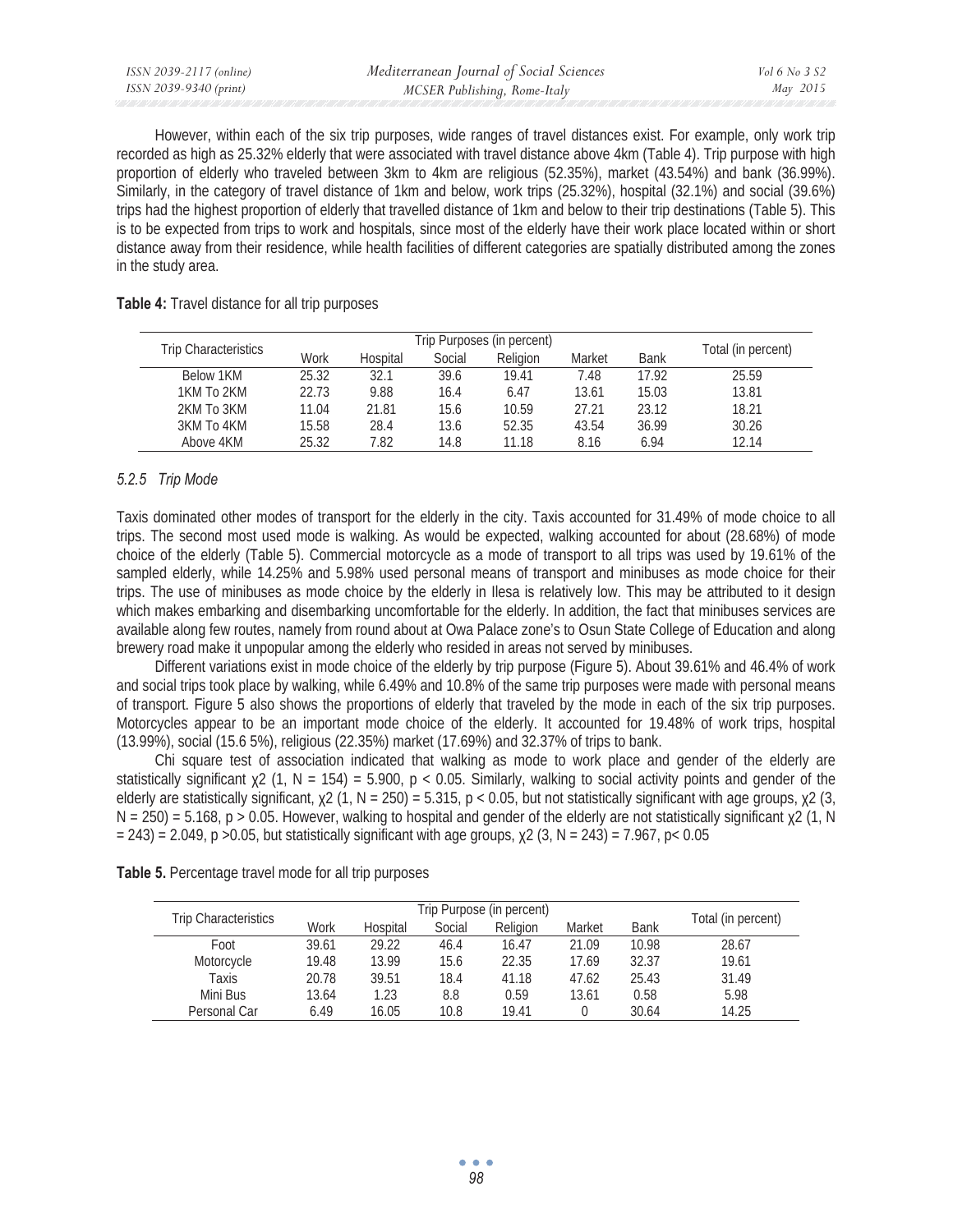

## **Figure 5.** Percentage trip mode for all trip purposes

### *5.2.6 Trip Time*

The most common aggregate travel time was fifteen minutes or less. For instance, 59.28% of the respondents spent fifteen minutes or less to travel to different activities destinations. The second most common travel duration was 15 to 30 minutes (Figure 6). About 14.6% of the elderly spend between 31 and 45 minutes to travel to their activities destinations. The proportions of the sample that spent 46 to 60 minutes and 61 minutes and above are very small 2.99%and 3.34%respectively. There is however, a remarkable similarity in travel time among the six trip purposes. For example, the proportion of elderly trips decreases with in increases in travel time in four of the six trip purposes: work, hospital, religious and bank trips. Trip to markets on other hand increased from 34.01% for elderly whose travel time was fifteen minutes or less to 59.18% for elderly that spend between 36 and 45 minutes to travel to market. Thereafter, the proportion decreases with increases in travel time. This trend is rooted in the spatial spread of markets and shopping centres in the city, which necessitate the elderly located in zones without market to spend more time travelling than the elderly in the zones with markets..



## **Figure 6:** Travel time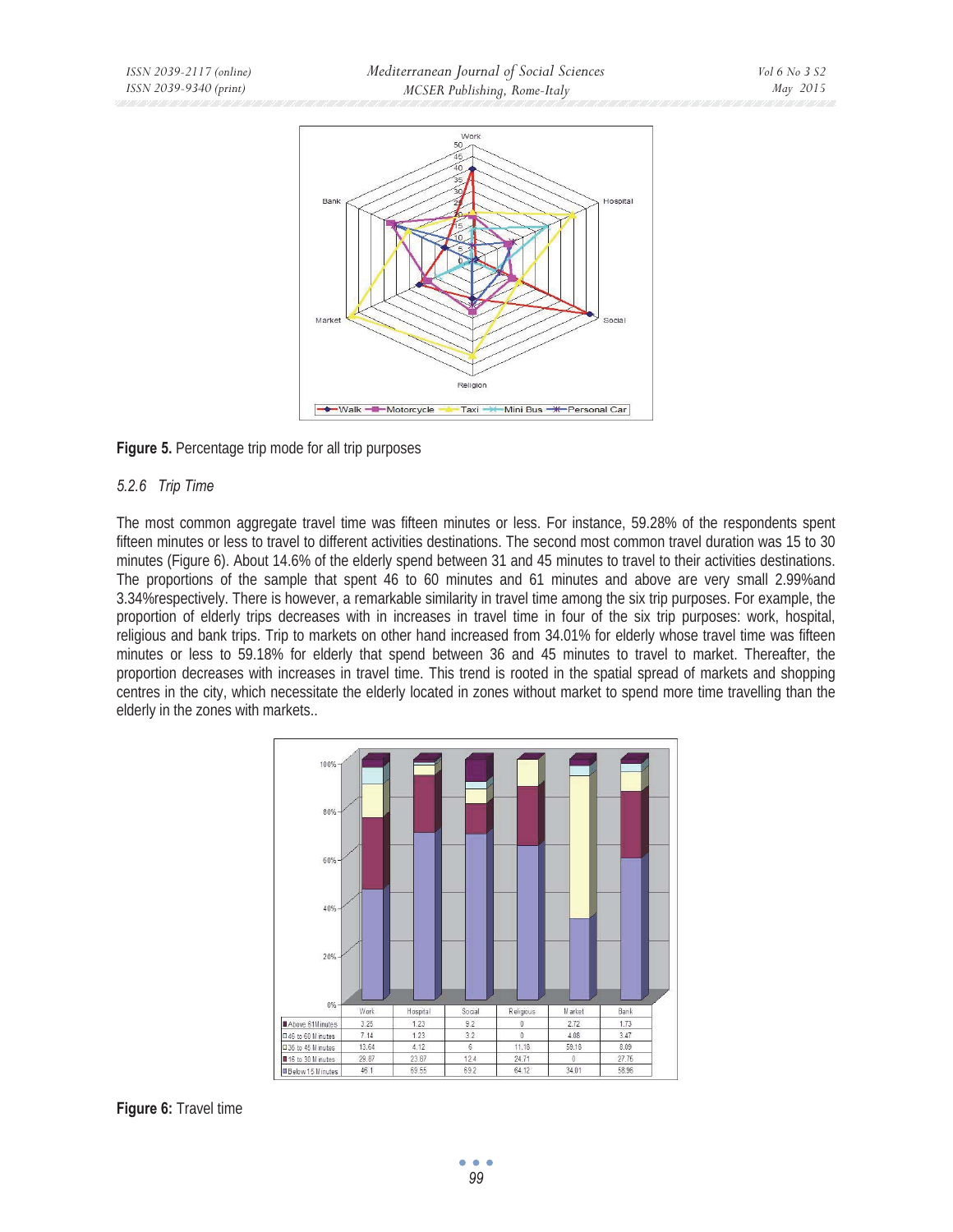## *5.2.7 Trip Cost*

In the study area, the average transport fare charged by commercial taxi and minibus operators from round about, a popular junction located at the front of Owa's Palace, to any part of the city was =N=30.00K at the time of the survey, while commercial motorcycles are relatively more expensive than commercial taxi and minibuses. Their charges start from =N=40.00K and upwards depending among others : on distance, number of passengers, loads to transport and time of the day. Table 6 shows the cost of travel to different trip destinations in the city of Ilesa. The category of the respondents that incurred no transport cost account for 28.76%of the total trips. Most of the elderly whose main mode is walking belong to this category. Almost equal proportions (28.23 %) of the sampled elderly spent =N=30 as transport fare to reach their trip destinations. Some (16.45%) of the elderly paid =N=30 to =N=40 as transport fees to their trip zones. The proportions of the elderly who paid  $=N=40$  to  $=N=50$  to reach their destinations are insignificant (9.67%), while those who paid above =N=50.00K as transport fare to their destinations were16.89 percent.

## **Table 6:** Trip Cost

| Travel Cost            |       |          |        | Trip Purpose (in percentage) |        |             |                    |
|------------------------|-------|----------|--------|------------------------------|--------|-------------|--------------------|
|                        | Work  | Hospital | Social | Religion                     | Market | <b>Bank</b> | Total (in percent) |
| <b>None</b>            | 18.18 | 29.63    | 43.2   | 24.12                        | 34.01  | 16.18       | 28.76              |
| $=N = 20$ to $=N = 30$ | 31.17 | 25.10    | 17.20  | 22.94                        | 59.18  | 24.86       | 28.23              |
| $=N=30$ to $=N=40$     | 18.83 | 22.63    | 10.40  | 17.06                        | 4.08   | 24.28       | 16.45              |
| $=N=40$ to $=N=50$     | 5.19  | 7.82     | 4.80   | 23.53                        | 2.72   | 15.61       | 9.67               |
| Above= $N=50$          | 26.62 | 14.81    | 24.40  | 12.35                        | 0.00   | 19.07       | 16.89              |

## *5.3 Logistic Regression Model*

The result of Logistic Regression Analysis contained three sequential blocks: model (0) without predictors, model (1) with socio-demographic attributes of the elderly as the predictors and model (2) with trip attributes as the predictors. The next two sections discuss the result of the models with respect to walk as mode choice to work places (section 5.3.1) and other non work trips purposes (section 5.3.2).

## *5.3.1 Work Trip Model Results*

The results of logistic regression analysis of walk as mode of transport to work as shown in Table 7 implies that the choice of mode is influence by both socio-economic and trip characteristics. Three of the socio-economic independent variables in the model 1 (gender, education and monthly income) were statistically significant at p< 0.05. According to the model, the log of the odds of an elderly walking to places of work were negatively related to gender, educational status and income (p < 0.05; Table 7). In other words, male elderly were more likely to walk than female because male were coded (1) and female (0). In fact, the odd of a male walking to work place is 0.424. However, model (1) lack significant difference from the model (0) containing only constant as revealed by the goodness-of-fit test statistic,  $\chi^2$  = 4.175, df = 8, p > 0.05. This implies that the model is a good fit of the data, suggesting that walking as mode choice of the elderly to work places is influenced by socio-economic variables. The amount of variations in the dependent variable explained by model (1) is relatively low. About 14.11% (Cox & Snell R<sup>2</sup>) or 19.10% (Nagelkerke R<sup>2</sup>) of the variability is explained by the socio-economic variables used in the model.

In Model 2, the results indicated that walking as mode of travel by the elderly to work place is negatively related to travel distance and transport cost ( $p < 0.05$ ). The Hosmer–Lemeshow chi-square value is  $\chi^2 = 14.686$ , df = 8, p >0.05. Model (2) indicates an improvement in the ability of the additional variables, trip characteristics, included in model (2) to influence the choice of walking as mode choice by the elderly.

## *5.3.2 Other Trips Model Results*

Table 8 shows the results of logistic analyses of the factors associated with walking as mode choice to four other trip purpose destinations: hospital, social, religious and bank. Details of model (2) estimates are include in the table, summaries of Model (1) such as -2 Log likelihood, Cox & Snell R Square, Nagelkerke R Square, Hosmer–Lemeshow Chisquare and overall percentage predicted by model (1) are shown for hospital, social, religious and bank trips. The log of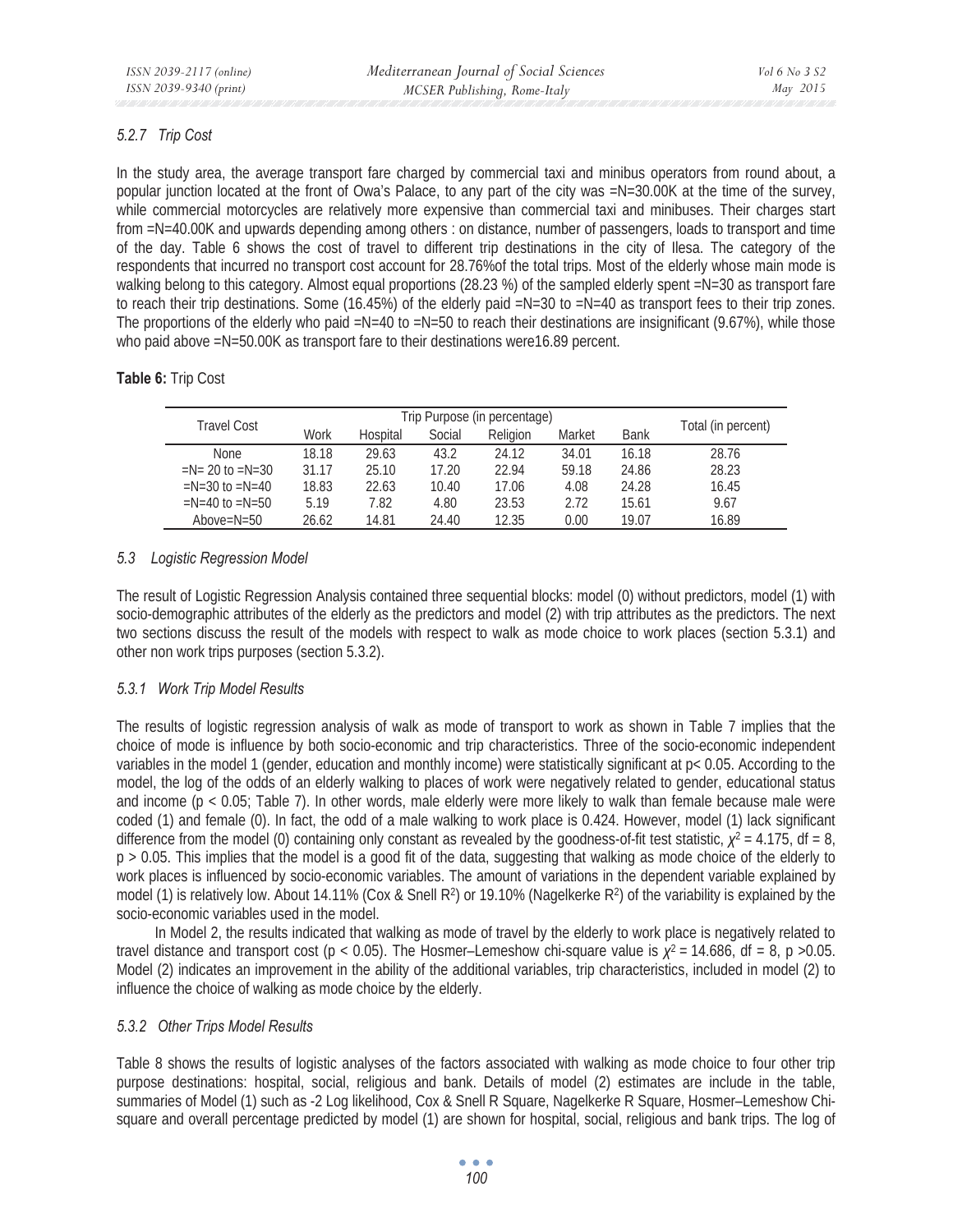| ISSN 2039-2117 (online) | Mediterranean Journal of Social Sciences | Vol 6 No. 3 S2 |
|-------------------------|------------------------------------------|----------------|
| ISSN 2039-9340 (print)  | MCSER Publishing, Rome-Italy             | May 2015       |

the odds of an elderly walking to trips destinations as shown in Table 8 were negatively related to gender, travel distance and cost of the elderly with respect to hospital, social and religious trips ( $p < 0.05$ ). The amount of variation in the dependent variable explained by model (2) is relatively high especially with respect to hospital, social and religious trips. For instance, about 54.4%(Cox & Snell R<sup>2</sup>) or 77.8% (Nagelkerke R<sup>2</sup>) of the variability in trip to hospital is explained by socio-economic and trip variables in model (2). Similar trend is shown in Table 8 with respect to social and religious trips, while the amount of variation in the dependent variable explained by model (2) is relatively low for trip to bank. About 17.9% (Cox & Snell R2) or 17.9% (Nagelkerke R2) of the variability is explained by the variables used in model (2).

**Table 7.** Logistic regression model of trip to work place. (Dependent variable: mode choice to work (1 = walk, 0 = others).

|                                   | Logistic Regression Model of Trip to Work Place – Walk |        |        |                                      |         |        |                            |        |         |
|-----------------------------------|--------------------------------------------------------|--------|--------|--------------------------------------|---------|--------|----------------------------|--------|---------|
| Independent Variables             | Model (0) Constant Only                                |        |        | Model (1): Socio-economic attributes |         |        | Model (2): Trip attributes |        |         |
|                                   | B                                                      | Sig.   | Exp(B) | B                                    | Sig.    | Exp(B) | B                          | Sig.   | Exp(B)  |
| Constant                          | $-0.422$                                               | 0.01   | 0.656  | 1.846                                | 0.026   | 6.335  | 7.562                      | 0.000  | 1924.19 |
| Gender (Male = 1, Female = 0)     |                                                        |        |        | $-0.858$                             | 0.019   | 0.424  | $-1.367$                   | 0.037  | 0.255   |
| <b>Marital Status</b>             |                                                        |        |        | $-0.04$                              | 0.81    | 0.961  | 0.43                       | 0.097  | 1.537   |
| Age Group                         |                                                        |        |        | 0.012                                | 0.946   | 1.012  | 0.248                      | 0.417  | 1.282   |
| <b>Educational Background</b>     |                                                        |        |        | $-0.394$                             | 0.033   | 0.674  | $-0.737$                   | 0.014  | 0.479   |
| Income Range                      |                                                        |        |        | $-0.789$                             | 0.006   | 0.454  | $-0.222$                   | 0.612  | 0.801   |
| Transport Means (Yes = 1, No = 0) |                                                        |        |        |                                      |         |        | $-1.136$                   | 0.185  | 0.321   |
| <b>Trip Frequency</b>             |                                                        |        |        |                                      |         |        | 0.22                       | 0.618  | 1.247   |
| <b>Travel Distance</b>            |                                                        |        |        |                                      |         |        | $-1.367$                   | 0.000  | 0.255   |
| <b>Travel Time</b>                |                                                        |        |        |                                      |         |        | 0.746                      | 0.037  | 2.108   |
| <b>Travel Cost</b>                |                                                        |        |        |                                      |         |        | $-1.135$                   | 0.000  | 0.321   |
| -2 Log likelihood                 |                                                        |        |        |                                      | 183.354 |        |                            | 85.592 |         |
| Cox & Snell R Square              |                                                        |        |        |                                      | 0.141   |        |                            | 0.545  |         |
| Nagelkerke R Square               |                                                        |        |        |                                      | 0.191   |        |                            | 0.737  |         |
| Hosmer-Lemeshow Chi-square        |                                                        |        |        |                                      | 4.175   |        |                            | 14.686 |         |
| Df                                |                                                        |        |        |                                      | 8       |        |                            | 8      |         |
| Sig.                              |                                                        |        |        |                                      | 0.841   |        |                            | 0.066  |         |
| Overall Percentage Predicted      |                                                        | 60.400 |        |                                      | 66.9    |        |                            | 89.6   |         |

**Table 8.** Logistic regression model of other trips (Dependent variable: mode choice to trip destinations (1 = walk, 0 = others).

| Independent Variables                       | <b>Hospital Trip</b> |        |        | Social Trip |        |        | Religious Trip       |        |         | <b>Bank Trip</b> |        |        |
|---------------------------------------------|----------------------|--------|--------|-------------|--------|--------|----------------------|--------|---------|------------------|--------|--------|
|                                             | B                    | Sig.   | Exp(B) | B           | Sig.   | Exp(B) | B                    | Sig.   | Exp(B)  | B                | Sig.   | Exp(B) |
| Constant                                    | 5.373                | 0.012  | 215.60 | 11.051      | 0.000  | 630.2  | 7.624                | 0.039  | 2047.48 | 39.685           | 0.999  | 17.186 |
| Gender (Male = $1$ , Female = 0)            | $-0.75$              | 0.29   | 0.473  | $-2.053$    | 0.013  | 0.128  | $-2.885$             | 0.007  | 0.056   | $-0.824$         | 0.255  | 0.439  |
| <b>Marital Status</b>                       | $-0.128$             | 0.627  | 0.88   | 0.41        | 0.336  | 1.506  | $-0.053$             | 0.894  | 0.949   | 0.432            | 0.250  | 1.541  |
| Age Group                                   | 0.169                | 0.523  | 1.184  | $-0.095$    | 0.746  | 0.909  | 0.548                | 0.200  | 1.729   | $-0.635$         | 0.031  | 0.530  |
| <b>Educational Background</b>               | $-0.497$             | 0.012  | 0.609  | $-0.47$     | 0.048  | 0.625  | $-0.522$             | 0.180  | 0.593   | $-0.196$         | 0.402  | 0.822  |
| Income Range                                | $-0.39$              | 0.18   | 0.677  | 0.064       | 0.843  | 1.066  | 0.237                | 0.599  | 1.268   | $-0.106$         | 0.710  | 0.900  |
| Transport Means (Yes = 1, No = 0)           | 0.444                | 0.477  | 1.559  | $-1.511$    | 0.049  | 0.221  | $-1.491$             | 0.182  | 0.225   | 0.212            | 0.744  | 1.236  |
| <b>Trip Frequency</b>                       | 0.778                | 0.381  | 2.177  | $-0.285$    | 0.409  | 0.752  | $-0.170$             | 0.650  | 0.843   | $-18.965$        | 0.999  | 0.000  |
| <b>Travel Distance</b>                      | $-1.248$             | 0.000  | 0.287  | $-2.057$    | 0.000  | 0.128  | $-1.412$             | 0.001  | 0.244   | $-0.386$         | 0.068  | 0.680  |
| <b>Travel Time</b>                          | 0.526                | 0.202  | 1.692  | 1.334       | 0.003  | 3.796  | 0.442 0.464          |        | 1.555   | 0.708            | 0.024  | 2.031  |
| <b>Travel Cost</b>                          | $-1.096$             | 0.000  | 0.334  | $-1.526$    | 0.000  |        | $0.217 -1.460$ 0.001 |        | 0.232   | $-0.587$         | 0.004  | 0.556  |
| <b>Block (0) Constant only</b>              |                      |        |        |             |        |        |                      |        |         |                  |        |        |
| Overall Percentage Predicted                |                      | 71.2   |        |             | 53.6   |        |                      | 83.5   |         |                  | 89.000 |        |
| <b>Block (1): Socio-economic attributes</b> |                      |        |        |             |        |        |                      |        |         |                  |        |        |
| -2 Log likelihood                           |                      | 250.69 |        |             | 327.22 |        |                      | 42.423 |         |                  | 103.36 |        |
| Cox & Snell R Square                        |                      | 0.156  |        |             | 0.07   |        |                      | 0.475  |         |                  | 0.09   |        |
| Nagelkerke R Square                         |                      | 0.223  |        |             | 0.093  |        |                      | 0.804  |         |                  | 0.181  |        |
| Hosmer-Lemeshow Chi-square                  |                      | 1.602  |        |             | 15.323 |        |                      | 9.324  |         |                  | 6.731  |        |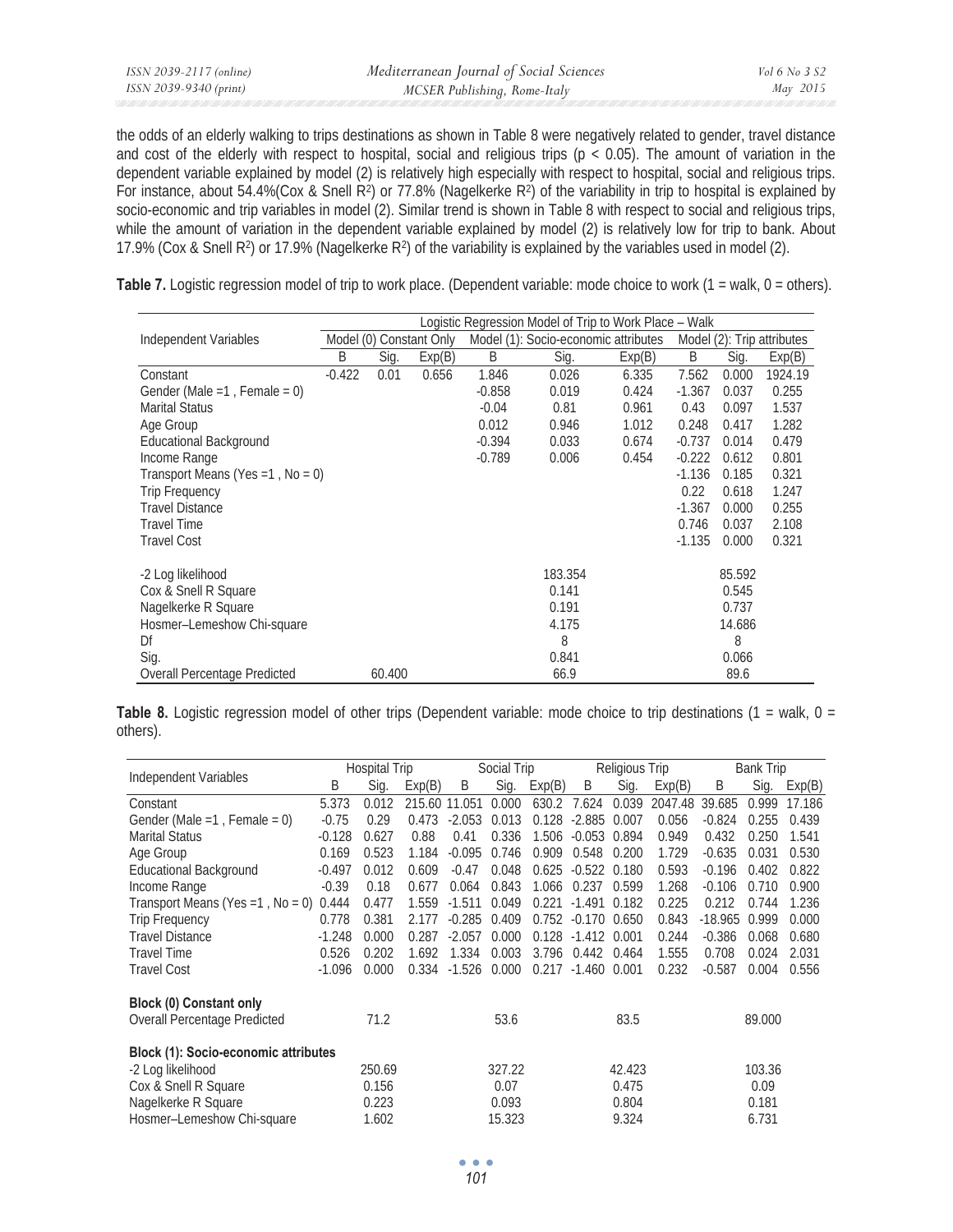| ISSN 2039-2117 (online)                                                 | Mediterranean Journal of Social Sciences | Vol 6 No 3 S2   |                 |                 |
|-------------------------------------------------------------------------|------------------------------------------|-----------------|-----------------|-----------------|
| ISSN 2039-9340 (print)                                                  | MCSER Publishing, Rome-Italy             | May 2015        |                 |                 |
| df                                                                      | 8                                        | 8               | 8               | 8               |
| Sig.                                                                    | 0.991                                    | 0.053           | 0.316           | 0.566           |
| Overall Percentage Predicted                                            | 74.5                                     | 57.6            | 95.9            | 89.6            |
| Block (2): Trip attributes<br>-2 Log likelihood<br>Cox & Snell R Square | 101.106<br>0.544                         | 78.585<br>0.656 | 42.423<br>0.475 | 85.634<br>0.179 |
| Nagelkerke R Square                                                     | 0.778                                    | 0.876           | 0.804           | 0.179           |
| Hosmer-Lemeshow Chi-square                                              | 121.641                                  | 1.712           | 9.324           | 11.340          |
| df                                                                      | 8                                        | 8               | 8               | 8               |
| Sig.                                                                    | 0.000                                    | 0.989           | 0.316           | 0.183           |
| Overall Percentage Predicted                                            | 94.70                                    | 94.000          | 95.9            | 93.1            |

### **6. Discussion**

This study was conducted to examine the intra-urban trip patterns and mode choice of the elderly in a medium size city in Southwestern Nigeria

This study found that socio-economic characteristics and employment status of the elderly in the study area are consistent with previous studies in Nigeria (NPC, 2003; Ipingbemi, 2010). The high proportion of the elderly involved in employment lends credence to the level of poverty among the elderly in the country. The implications of this is that the elderly who are engaged in labour force are more exposed to mobility constraints, as they are generate more trips than retired elderly.

The study showed that ownership motorized transport means was very low among the urban elderly. This is in contrast with the findings in advanced countries where more than 75%of people over 65 years have some access to personal car (Rosenbloom and Waldorf, 2001; Stamatiadis et al. 1996). This finding implies that most of the elderly in llesa are likely to dependent on the commercial transportation systems.

The study further showed that taxis and walking are the dominant main modes of travel among the elderly. The mode split among the elderly in Ilesa is similar to that reported for many other African cities (Bryceson et al., 2003; Ipingbemi 2010).

In terms of trip generation, the average trips of 3.01 trips generated per day by an elderly is about the same as 3.4 trips per day reported by Rosenbloom and Stahl (2002), for countries in North America and Europe.

Short distance travel accounted for substantial travel distance by the elderly. The dominance trips within 1km of respondent's place of abode, especially with respect to work, hospital and social trips, show that majority of the elderly are short distance trip makers (see Rietveld, 2000). The study also revealed that trips to religious, market and banking venues took place over a distance of 3km to 4km.

The use of taxis as travel mode dominated other travel modes to all trip destinations. This is in line with the situation in advanced countries where the use of walking as a travel mode has declined absolutely among the elderly (Rosenbloom and Morris, 1998). The significance of walking as mode choice of the elderly in the study area is also revealed. It accounted for the second most used mode of travel. The findings of Ipingbemi (2010) in Ibadan, Nigeria strongly support the relevant of taxis and walking as mode choices of the elderly in Ilesa.

The study did no validate travel time as influencing the choice of walk as mode of transport. However, distance and transport cost, were shown by this study as strong determinants of walking as model choice.

The study indicates that there exist differences in trip distribution among the eleven zones. In terms of trip attraction, Owa' Palace zone attracted significant proportion of the total trips from other zones especially with respect to trips to work places, market , religious centres, social venues and banks while Ayeso and General Hospital zones constituted the focal points for health trip destinations. The implication of this finding is that trip pattern of the elderly in the study area is highly influence by land uses.

### **7. Implications and Conclusion**

The importance of this research is that it has described in detail the intra-urban trip pattern and characteristics of the elderly in a medium sized in Southwerstern , Nigeria

Certain policy implications emerge from the study. First, since most elderly visit destinations at distances of less than 1 km, roads within the city that serves as link between trip origins and destinations should expanded to includepedestrian walkways and safety measures such as zebra crossing. Second, since Owa palace's zone serves as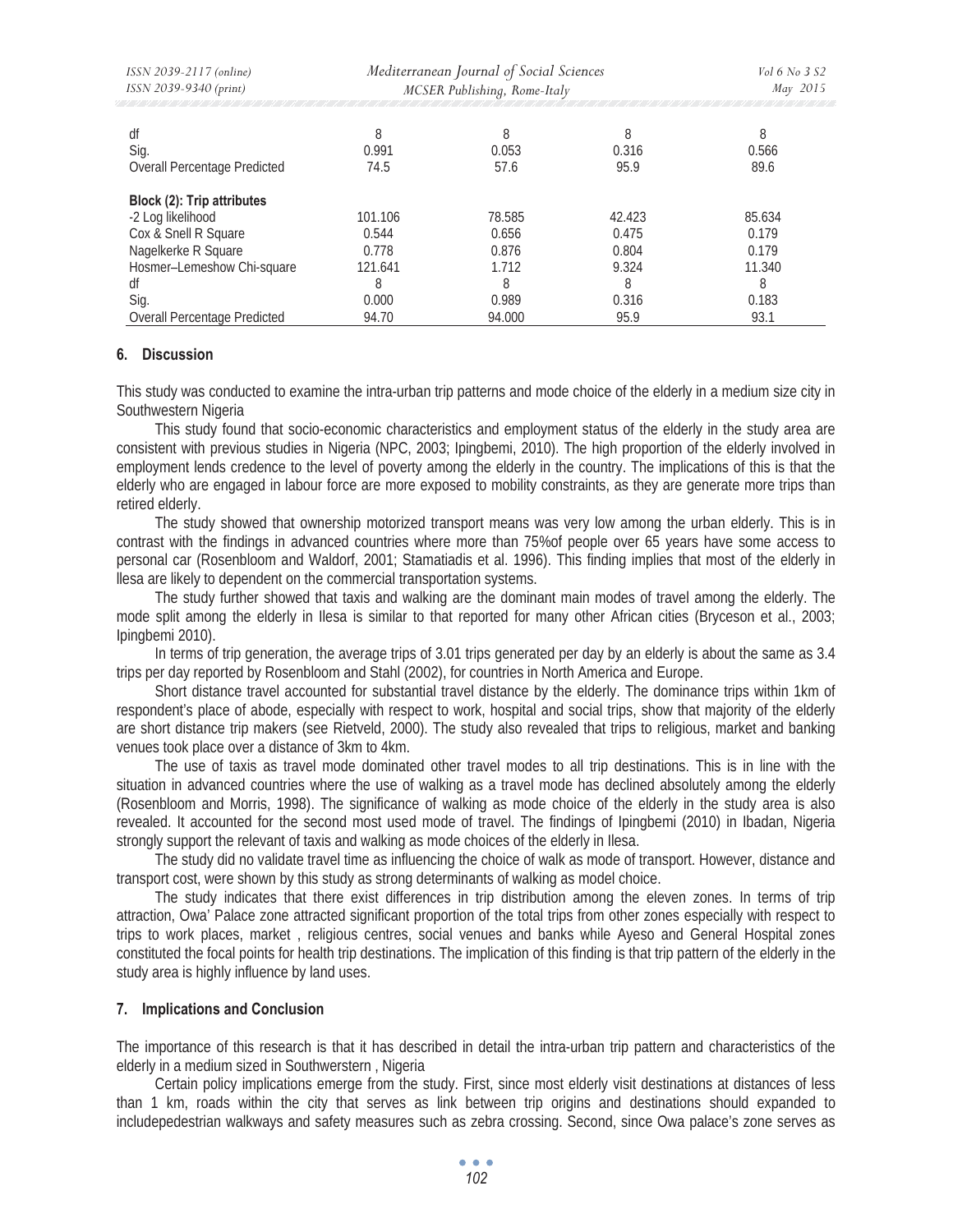the traditional / central business district of the city, access roads from the zone to other zones need to be improve to facilitate movement to and from other zones.

Another important policy area for consideration is the area of the preferred mode of travel (taxis and walking). The Local and the State governments should assist commercial transport operators in the city with funding to purchase new vehicles to be used as taxis in the city. Mobility and safety of the elderly will be enhanced, if the state government could make the city conducive for walking. To this end, government should establish policies to encourage walking to places of short distances. In addition, bus stops with standard facilities should be constructed at strategic location in the city and be made mandatory for all transport operators in the city to use them.

The government at the Federal level should develop transport policies aimed at improving mobility of the elderly in the country. A national policy on transportation with care for mobility of the elderly will influence the formulation of similar policies at State and Local government levels. The effective implementation of all these strategies at Local, State and Federal levels however, requires further studies of the travel behaviour and transportation expectations of the elderly in the country.

#### **References**

Abiodun, J.O, 1971. Service Centres and Consumer Behaviour within the Nigerian Cocoa. Geografiska Annaler. Series B, Human Geography, 53, (2 ),78-93

- Adebowale , S. A., Atte, O., Ayeni, O., 2012. Elderly Well-being in a Rural community in North Central Nigeria, sub-Saharan African. *Public Health Research*, 2(4), 92 -101.
- Adetunji, M. A., 2013. Gender Travel Behaviour and Women Mobility Constraints in Ilesa, Nigeria. International Journal for Traffic and Transport Engineering, 3(2), 220 – 229.

Ajomale, O., 2007. Country report: Ageing in Nigeria – current state, social and economic implications. International sociological association (ISA). Research committee (RC11) on the Sociology of Ageing: Oxford Institute of Ageing

Banister , D., Bowling, A., 2004. Quality of life for the elderly: the transport dimension. Transport Policy, 11, 105–115.

Bryceson, D.F., Mbara, T.C., Maunder, D. 2003. Livelihoods, daily mobility and poverty in sub-Saharan Africa. Transport Reviews, 23 (2), 177–196.

Engels, B., Liu, G., 2011. Social exclusion, location and transport disadvantage amongst non-driving seniors in a Melbourne municipality, Australia. Journal of Transport Geography, 19, 984 – 996.

Engels, B., Liu, Gang-Jun, 2013. Ageing in Place: The Out-of-Home Travel Patterns of Seniors in Victoria and its Policy Implications, Urban Policy and Research, 31:2, 168-189, DOI: 10.1080/08111146.2012.737316

- Golob, T., Hensher, D., 2007. The trip chaining activity of Sydney residents: a crosssection assessment by age group with a focus on seniors. Journal of Transport Geography, 15, 298–312.
- Hjorthol, R. J., Levin, A.L., Sirén, A., 2010. Mobility in different generations of older Persons. The development of daily travel in different cohorts in Denmark, Norway and Sweden. Journal of Transport Geography , 18, 624–633.

Hu, X., Wang, J., Wang, L. 2013. Understanding the travel behavior of elderly people in the developing country: a case study of Changchun, China, Procedia - Social and Behavioral Sciences 96, 873 – 880

Ipingbemi, O., 2010. Travel characteristics and mobility constraints of the elderly in Ibadan, Nigeria. Journal of Transport Geography, 18 (2), 285–291.

Kim, S., Ulfarsson, G. F., 2004. Travel Mode Choice of the Elderly: Effects of Personal, Household, Neighborhood and Trip Characteristics. Transportation Research Board, 1894, 117-126

Larsen, K., Gilliland, J., Hess, P.M., 2012. Route-Based Analysis to Capture the Environmental Influences on a Child's Mode of Travel between Home and School. Annals of the Association of American Geographers 102(6), 1348-1365,

- Lemeshow, S., Hosmer, D. W., 1982. A review of goodness of fit statistics for use in the development of logistic regression models. American Journal of Epidemiology 115, 92–106.
- Metz, D. H., 2000. Mobility of older people and their quality of life. Transport Policy,7, 149-152.
- Metz, D., 2003. Transport policy for an ageing population, *Transport Reviews:* A Transnational Trans disciplinary Journal*,* 23(4), 375- 386.
- National Population Commission of Nigeria (2006). Population distribution by sex ,state, Igas and senatorial district Retrieved from http://www.population.gov.ng/index.php/publications/140-population-distribution-by-sex-state-lgas-and-senatorial-district-2006 census-priority-tables-vol-3> National Population Commission, 2003. The elderly, Nigeria population census 1991

Analysis., Volume 3, Abuja – Nigeria. Retrieved from <http://www.population.gov.ng/index.php/publications/143-elderly>

Nagelkerke, N. J. D., 1991. A note on general definition of the coefficient of determination. Biometrika 78:691–92

- Nutley, S., 2005. Monitoring rural travel behaviour: a longitudinal study in Northern Ireland 1979–2001. Journal of Transport Geography 13, 247–263
- Olawole, M.O., & Aloba, O. (2014). Mobility characteristics of the elderly and their associated level of satisfaction with transport services in Osogbo, Southwestern Nigeria Transport Policy, 35, 105–116, DOI information: 10.1016/j.tranpol.2014.05.018 http://authors. elsevier.com/sd/article/S0967070X14001176